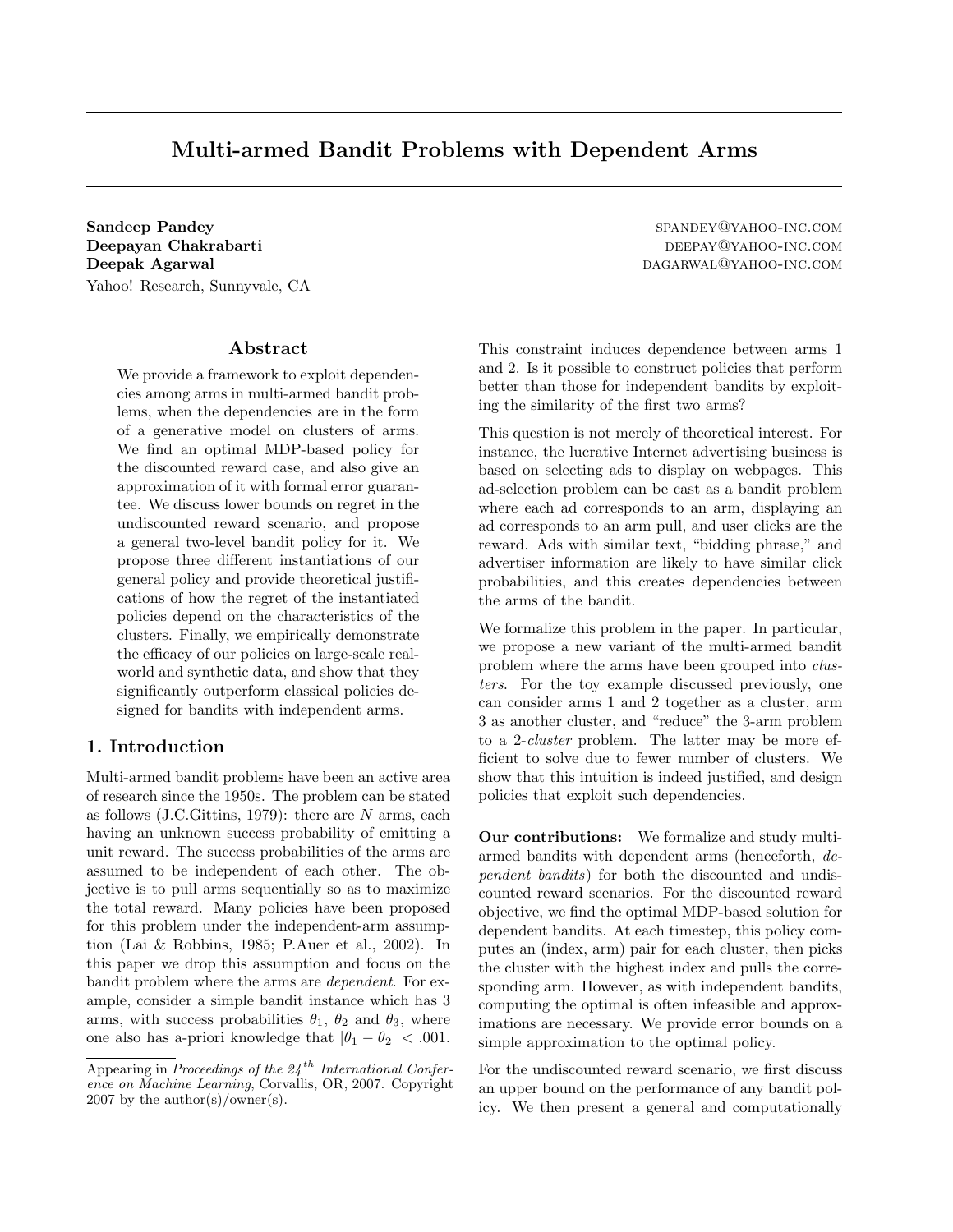feasible two-stage policy that pulls an arm by first choosing a cluster, and then choosing an arm within that selected cluster. We give three intuitive instantiations of this general policy. We explore their properties and the effects of cluster characteristics on their performance. We also empirically demonstrate, over simulated as well as real-world data, the significant performance boost they provide over traditional policies for independent bandits.

The rest of the paper is organized as follows. We discuss related work in Section 2, and formalize our problem in Section 3. We then discuss the discounted and undiscounted reward scenarios in Sections 4 and 5. Section 6 details empirical results on both real-world and simulated data. Finally, we conclude in Section 7.

# 2. Related Work

The multi-armed bandit problem has a rich literature. J.C.Gittins (1979) showed the optimal solution to the k-armed problem that maximizes the expected total discounted reward is obtained by decoupling and solving k independent one-armed problems, dramatically reducing the dimension of the state space (see also (Frostig & Weiss, 1999)). For the finite horizon undiscounted reward scenario, the asymptotic lower bound on regret has been shown to be  $\Omega(\log T)$  while the average Bayes risk is bounded below by  $\Omega((\log T)^2)$ for a large class of priors, where  $T$  is the total number of arm pulls (Lai & Robbins, 1985; Lai, 1987). Policies to achieve the lower bound have also been developed (Lai & Robbins, 1985; Agrawal, 1995; P.Auer et al., 2002; Kocsis & Szepesvári, 2006). In particular, the UCB1 scheme (P.Auer et al., 2002) achieves the  $O(\log T)$  bound on regret uniformly instead of asymptotically.

The dependent bandit problem is also related to bandit problems with side observations (Wang et al., 2005). However, the latter assumes a separate process  $\{X_t\}$ that provide additional information about the reward process at each time point; no such separate information about the reward process is present in the dependent bandit.

Another related area is active learning, where the goal is typically to build a classifier over the entire input space by sequentially choosing new examples to get labeled from portions of the space where the classifier confidence is low (MacKay, 1992; Schneider & Moore, 2002). The number of examples needed to achieve a given prediction accuracy has been studied thoroughly (Dasgupta, 2005). However, dependent arms have not been studied in this context.



Figure 1. State evolution in the dependent bandit: Solid circles represent the states of all arms at any time, and dashed ellipses the clusters of arms. On pulling arm 1, state  $x_1(x_2)$ changes to  $x_1'(x_2')$  or  $x_{1}(x_{2})$ , but  $x_3$  does not change.

# 3. Problem Formulation

Formally, the dependent bandit problem is defined as follows. There is a slot machine with  $N$  arms that are grouped into  $K$  known clusters. Each arm  $i$  has a fixed but unknown success probability  $\theta_i$ . Let  $[i]$  denote the cluster of arm *i*. Let  $C_{[i]}$  be the set of all arms in cluster [*i*] (including *i* itself), and let  $C_{[i]}^{(-i)} = C_{[i]} \setminus \{i\}.$ 

In this paper, we assume that the dependencies among arms in a cluster can be described by a generative model. The form of the generative model is known but its parameters are unknown. In particular, let  $s_i(t)$  be the number of times arm i generated a unit reward when pulled ("successes"), and  $f_i(t)$  the number of "failures." Then, we assume that

$$
s_i(t) | \theta_i \sim Bin(s_i(t) + f_i(t), \theta_i) \tag{1}
$$

$$
\theta_i \sim \eta(\pi_{[i]}) \tag{2}
$$

where  $\eta(.)$  is a probability distribution and  $\pi_{[i]}$  is the parameter set for cluster [i]. Intuitively,  $\pi_C$  abstracts out the dependence of arms in cluster  $C$  on each other; given  $\pi_C$ , each arm is independent of all other arms.

In each timestep  $t$ , one arm  $i$  must be chosen ("pulled"), and it emits a reward  $R(t)$  which is 1 with probability  $\theta_i$ , and 0 otherwise. The objective is to pull arms so as to maximize the expected discounted reward

$$
E[\text{Reward}_{disc}] = \sum_{t=0}^{\infty} \alpha^t E[R(t)] \tag{3}
$$

where  $0 < \alpha < 1$  is a discounting factor. Alternatively, we could maximize the expected undiscounted finitetime reward  $E[\text{Reward}_{fin}(T)] = \sum_{t=0}^{T} E[R(t)]$  for a given time horizon  $T$ . Maximizing the objective function is equivalent to minimizing the expected regret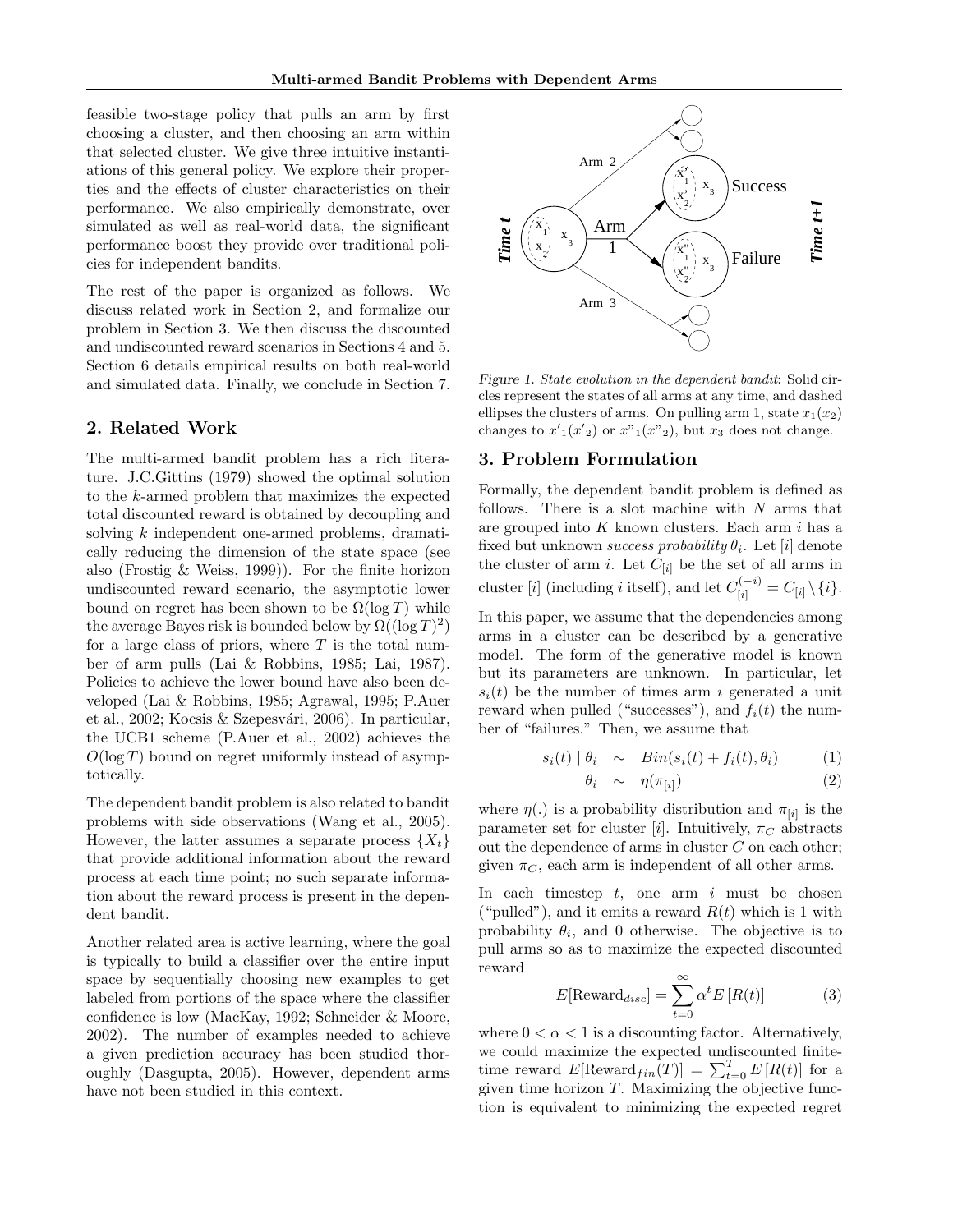In each timestep  $t$ 

- Policy step: A bandit policy is applied to choose the next arm to pull.
- Update step: The result of the arm pull (i.e., reward) is used to update the parameters of the policy.

#### Figure 2. Framework for bandit algorithms

 $E[\text{Reg}(T)]$  until time T, where the regret of a policy measures the loss it incurs compared to a policy that always pulls the optimal arm, i.e., the arm with the highest  $\theta_i$ .

Next, we give an equivalent formulation of our dependent bandit problem (Puterman, 2005), which is later used in deriving the optimal solution.

Equivalent State-space formulation: Associated with each arm i at time t is a state  $x_i(t)$  containing sufficient statistics for the posterior distribution of  $\theta_i$  given all observations until  $t: x_i(t) =$  $(s_i(t), f_i(t), \pi_{[i]}(t))$ , where  $\pi_{[i]}(t)$  is the maximum likelihood estimate of  $\pi_{[i]}$  at time t.

If arm  $i$  is pulled at time  $t$ , it can transition to a "success" state with probability  $p_i(x_i(t))$  and emit unit reward, or to a "failure" state and emit zero reward. Here,  $p_i(x_i(t))$  is the MAP estimate of  $\theta_i$ . This new observation (success or failure) changes  $\pi_{[i]}(t)$ , which simultaneously changes the states for each arm  $j \in C_{[i]}$ . For arms not in  $C_{[i]}$ , the state at  $t+1$  is identical to that at t. For example, in Figure 1, pulling arm 1 changes both states  $x_1$  and  $x_2$  (due the the dependency between the two arms), while leaving  $x_3$  intact.

Note the difference from the independent bandit problem: once an arm  $i$  is pulled, the state changes for not only *i* but also all arms in  $C_{[i]}^{(-i)}$  $\prod_{[i]}^{(i)}$ . Intuitively, the dependencies among arms in a cluster imply that the feedback  $R(t)$  for one arm i also provides information about all arms in  $C_{[i]}^{(-i)}$  $\binom{n-1}{i}$ , thus changing their states.

Bandit algorithms: Typically, algorithms for bandit problems iterate over two steps, as shown in Figure 2. For the independent bandit, the update step needs to look only at the pulls and rewards of each arm in isolation. For the dependent bandit, the update step involves computing  $\pi_{[i]}(t)$  given data on all prior arm pulls and corresponding rewards from each cluster; but this is typically a well understood statistical procedure. However, incorporating dependence information in the policy step is non-trivial and not well studied in the literature, and we discuss it in the following two sections.

# 4. Policy for Discounted Reward

We first discuss the optimal policy for dependent bandits with discounted reward (Equation (3)). Every timestep, it computes an (index, arm) pair for each cluster, and then picks the cluster with the highest index and pulls the corresponding arm. However, computing the index exactly is infeasible. We prove error bounds for a policy that approximates the optimal policy, and show that it gets arbitrarily close to the optimal policy with increasing computing power.

#### 4.1. Optimal Policy

Consider the following MDP  $\mathcal{M}$ . Every state i is a vector of the number of successes and failures of all arms. When an arm is pulled, the corresponding state changes to one of two possible states depending on whether the reward was zero or one, as discussed in the equivalent state-space formulation of Section 3. Note that the prior  $\pi_C(t)$  can be computed from the state vector itself, and the transition probabilities using  $\pi_C(t)$ . By the theory of dynamic programming, there is a value function  $V(i)$  for every state i:

$$
V(\mathbf{i}) = \max_{1 \le a \le N} \left\{ \sum_{\mathbf{j} \in S(\mathbf{i}, a)} p(\mathbf{i}, \mathbf{j}) \cdot (R(\mathbf{i}, \mathbf{j}) + \alpha V(\mathbf{j})) \right\},\tag{4}
$$

where  $\alpha$  is the discounting factor,  $\alpha$  represents any arm that can be pulled,  $S(i, a)$  the set of possible states this pull can lead to (i.e., the "success" and "failure" states), and  $R(i, j)$  is one when j is reached by a success from i and zero otherwise. The optimal policy for  $M$  picks the action (i.e., pulls the arm) that maximizes  $V(i)$ , and this is clearly the optimal policy for our bandit problem.

We show now that it is not necessary to solve the full MDP described above. Instead, we can solve slightly modified MDPs that are restricted to the individual clusters, and combine those results to achieve the same optimal policy. In particular, in the restricted MDP for cluster c, we allow each state to have a "retirement option," which is a transition to a final rest state with a one-time reward of  $M$ , as in (Whittle, 1980).

Define  $V_c(i_c, M)$  to be the value function for the restricted MDP for cluster c:

$$
V_c(\mathbf{i}_c, M) =
$$
\n
$$
\max \left\{ M, \max_{a \in C_c} \sum_{\mathbf{j}_c \in S(\mathbf{i}_c, a)} p(\mathbf{i}_c, \mathbf{j}_c) \cdot (R(\mathbf{i}_c, \mathbf{j}_c) + \alpha V_c(\mathbf{j}_c, M)) \right\}
$$
\n(5)

where  $\mathbf{i}_c$  contains only the entries of i belonging to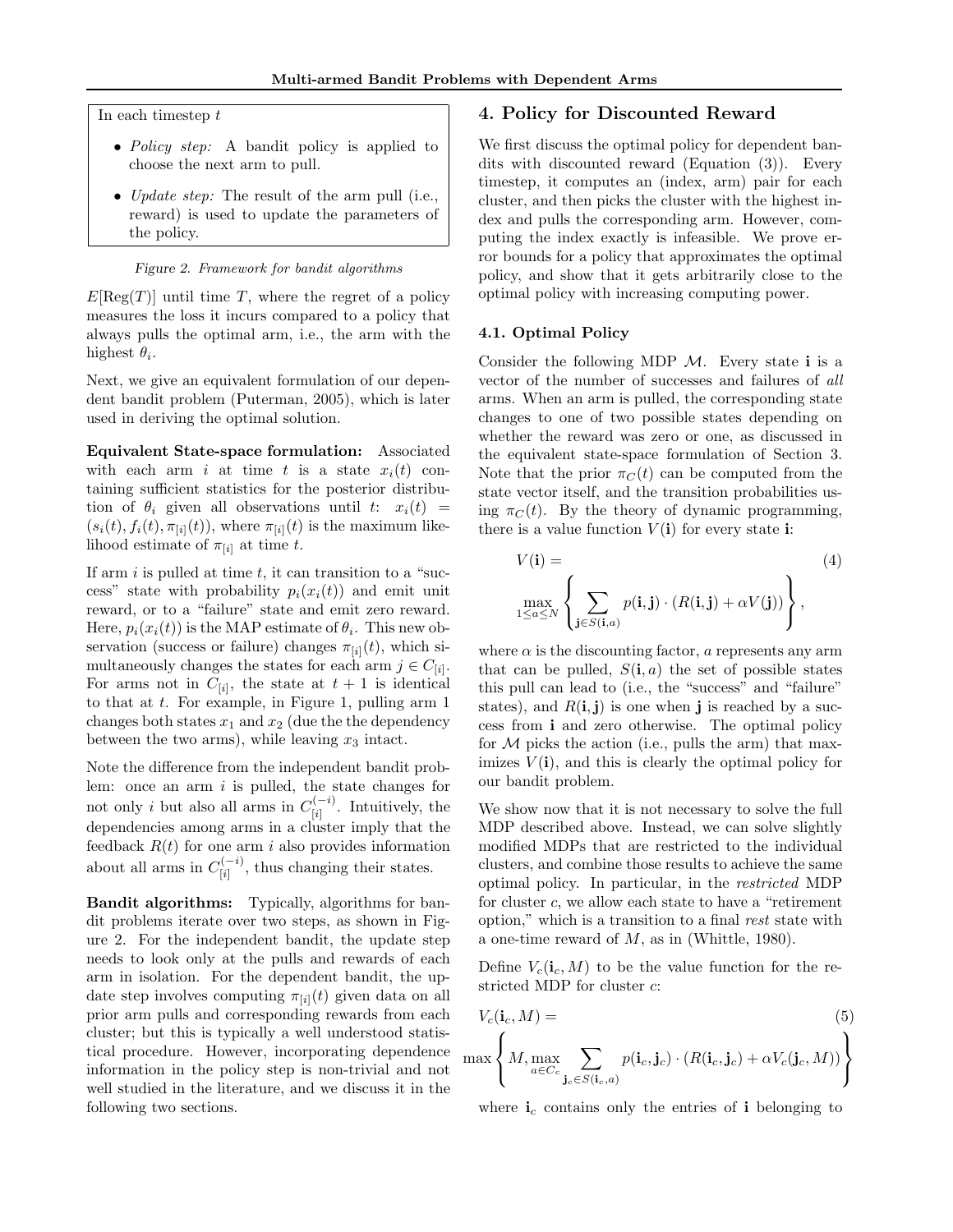cluster c. Let  $a(i_c, M)$  be the action (possibly retirement) that maximizes  $V_c(i_c, M)$ , but with ties broken in favor of arm pulls. Define the *cluster index*  $\gamma_c$  as

$$
\gamma_c = \inf \{ M \mid V_c(\mathbf{i}_c, M) = M \}
$$
 (6)

Let the largest cluster index belong to cluster  $c^*$ .

Theorem 1. The optimal policy at state i for the dependent bandit is to choose action  $a(\mathbf{i}_{c^*}, \gamma_{c^*})$ .

The proof is similar to that of the optimality of Whittle's policy (Whittle, 1980) as shown by by Frostig and Weiss (1999).

Note that the optimal action  $a(i_{c^*}, \gamma_{c^*})$  cannot be the retirement option (which does not exist in the dependent bandit) otherwise we could reduce M further in Eq. (6), and  $\gamma_c$  would not be the infimum.

The key point is that the optimal policy can be computed by considering each cluster in isolation, instead of all  $N$  arms together. Thus, the size of the state space that we must work with is reduced from  $\mathbb{R}^N$  to  $\mathbb{R}^{N^*}$ , where  $N^*$  is the size of the largest cluster. This can be a huge advantage when  $N$  is in the millions. Also note that this policy can be expressed in terms of an index  $\gamma_c$  on each cluster c, paralleling Gittins' Dynamic Allocation Indices for each arm of an independent bandit (J.C.Gittins, 1979).

If  $V_c(i_c, M)$  could be computed exactly, a binary search on M would give the value of the index  $\gamma_c$ . However, the unbounded size of the state space renders exact computation infeasible. In the following paragraphs, we look at an approximation to the optimal policy.

#### 4.2. MDP-based Approximation Policy

We first show that an approximate  $\hat{V}_c(\mathbf{i}_c, M)$  still gives bounds on the index. Let  $\hat{\gamma}_c$  denotes the approximate value of index  $\gamma_c$  computed using  $\hat{V}_c(\mathbf{i}_c, M)$ , *i.e.*,  $\hat{\gamma_c}$  =  $\inf\left\{M \mid \hat{V}_c(\mathbf{i}_c,M) = M\right\}.$ 

 $\textbf{Lemma 1.} \ \textit{If} \ V_c(\mathbf{i}_c,M) \in \ [\hat{V}_c(\mathbf{i}_c,M), \hat{V}_c(\mathbf{i}_c,M)+\delta],$ then  $\gamma_c \in [\hat{\gamma}_c, \hat{\gamma}_c + \delta].$ 

Proof.

$$
\gamma_c = \inf_M \{ V_c(\mathbf{i}_c, M) = M \}
$$
  
\n
$$
= \inf_M \{ \hat{V}_c(\mathbf{i}_c, M) + \phi = M \} \quad \text{for some } 0 \le \phi \le \delta \}
$$
  
\n
$$
\le \inf_M \{ \hat{V}_c(\mathbf{i}_c, M - \phi) = M - \phi \}
$$
  
\n
$$
\{ \text{since } \hat{V}_c(\mathbf{i}_c, M - \phi) \le \hat{V}_c(\mathbf{i}_c, M), \forall \phi \ge 0 \}
$$
  
\n
$$
= \hat{\gamma}_c + \phi
$$
  
\n
$$
\le \hat{\gamma}_c + \delta
$$

Also, since  $\hat{V}_c(i, \gamma_c) \leq V_c(i, \gamma_c) = \gamma_c$ , we know that  $\hat{\gamma}_c \leq \gamma$ . Hence,  $\gamma_c \in [\hat{\gamma}_c, \hat{\gamma}_c + \delta]$ . □

A common method to approximate policies for large MDPs is to estimate the value function  $V_c(i_c, M)$  by a k-step lookahead: given the current state  $\mathbf{i}_c$ , it expands the MDP out to a depth of  $k$ , assigns to each state  $\mathbf{j}_c$  on the frontier any value  $\hat{V}_c(\mathbf{j}_c, M)$  between M and max $\{M, 1/(1-\alpha)\}\$ , and then computes  $\hat{V}_c(\mathbf{i}_c, M)$ exactly for this finite MDP. The maximum possible reward from any state onwards, without taking the retirement option, is  $\sum_{k=0}^{\infty} 1 \cdot \alpha^k = 1/(1 - \alpha)$ , so  $V_c(\mathbf{j}_c, M) \le \max\{M, 1/(1-\alpha)\}\.$  Also,  $V_c(\mathbf{j}_c, M) \ge M$ since the retirement option immediately gives that reward. Thus,  $|\hat{V}_c(\mathbf{j}_c, M) - V_c(\mathbf{j}_c, M)| \le \max\{M, 1/(1-\epsilon)\}$  $\{\alpha\}$  – M, which translates to a maximum error of  $\delta = \alpha^k \cdot (\max\{M, 1/(1-\alpha)\} - M)$  in  $\hat{V}_c(i_c, M)$ . Note that even though errors may be made on an exponential number of states, their effect on  $\delta$  is not cumulative; this is because only one best action is chosen for each state (due to the "max" in Eqs. 4,5) instead of, say, a weighted sum of these actions. From Lemma 1, the value of  $\delta$  also bounds the error of the computed index  $\hat{\gamma}_c$  from the optimal.

While Lemma 1 does bound the error, this bound may not be tight enough in practice. For example, an application that chooses ads to display on webpages from a database of  $N \sim 10^6$  ads may be expected to converge to the best ad in (say)  $10^7$  displays. Equating this with the "effective time horizon"  $1/(1-\alpha)$  yields a discount factor of  $\alpha = 0.9999999$ , for which the bounds on  $\delta$  for reasonable values of the lookahead k are useless. Such problems are not just specific to our MDP-based policy; even the best known approximations for Gittins' index policy under the independence assumption break down when observations are few and  $\alpha > 0.95$  (Chang & Lai, 1987). Such long time horizons are better handled under the undiscounted reward scenario; indeed, several policies for undiscounted reward actually approximate the Gittins' index for discounted reward, in the limit of  $\alpha \to 1$  (Chang & Lai, 1987). Hence, we next discuss the undiscounted reward case, and propose our Two-Level Policy for it.

#### 5. Policies for Undiscounted Reward

We first discuss lower bounds on the expected regret for the undiscounted reward objective, the conditions under which such results hold, and the constraints they place on the generative model of the dependent bandit. Then, we describe our proposed Two-Level Policy, and investigate how its performance depends on the characteristics of the clusters.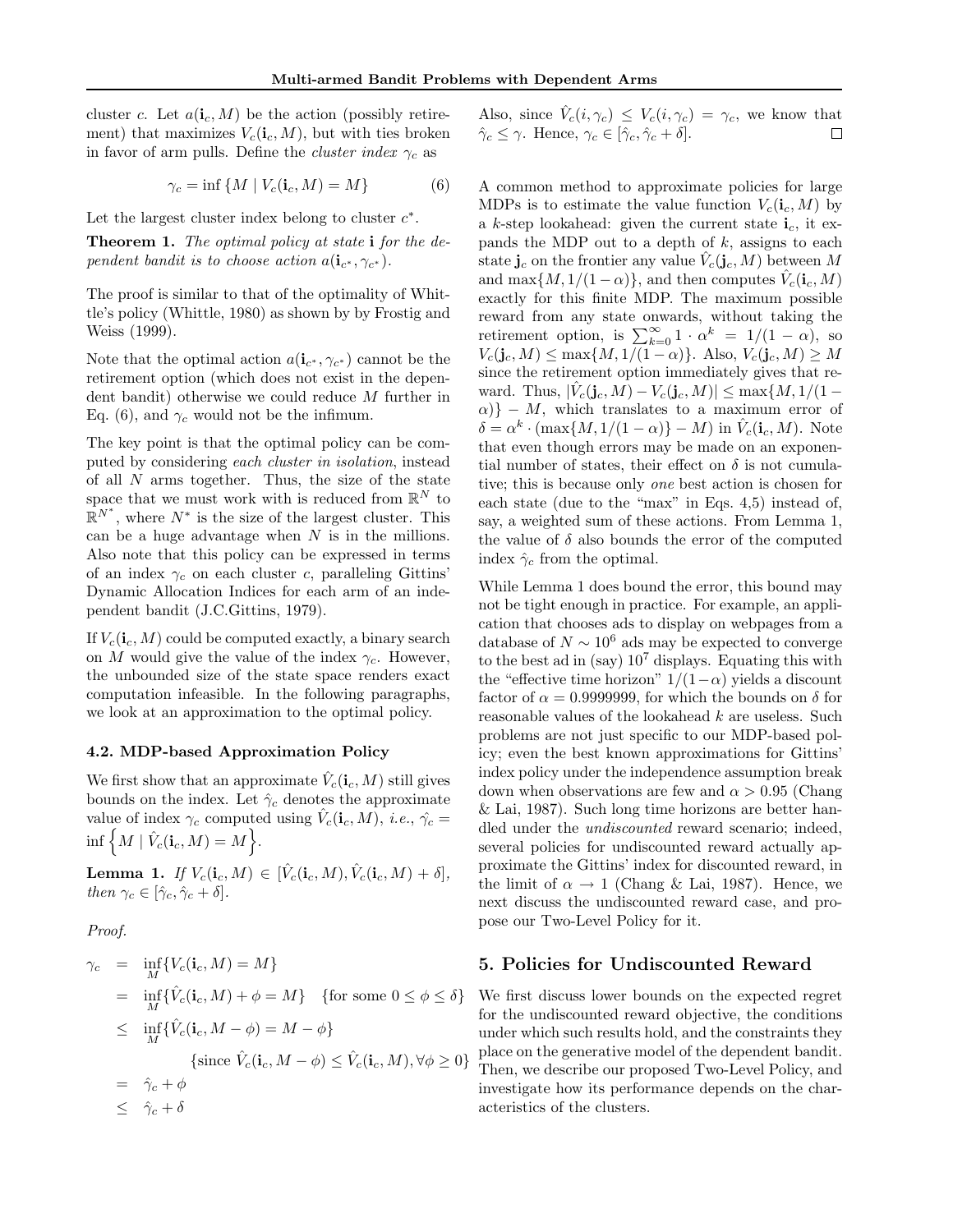Policy step for timestep t

- 1. For each cluster i calculate a reward estimate  $(\hat{r}_i(t))$  and variance estimate  $(\hat{\sigma}_i(t))$ .
- 2. Call  $POL(\hat{r}_1(t), \hat{\sigma}_1(t), \ldots, \hat{r}_K(t), \hat{\sigma}_K(t))$  to select a cluster, say  $c(t)$ .
- 3. Call  $POL(E[\theta_1], Var(\theta_1), ...)$  on the arms in cluster  $c(t)$ .

Figure 3. Two-level Policy (TLP): This is used as the policy step in the bandit algorithm framework of Figure 2.

#### 5.1. Performance bounds

A lower bound on the expected regret  $E[\text{Reg}(T)]$  after T pulls is known for independent bandits.

Theorem 2 ((Lai & Robbins, 1985)). Under mild conditions on the success probabilities of the arms, for any policy with sub-polynomial regret (i.e.,  $o(T^a)$  for any  $a > 0$ , each suboptimal arm is pulled at least  $O(\log T)$  times asymptotically and hence the expected reqret  $E[Reg(T)]$  is  $O(\log T)$  as  $T \to \infty$ .

Under mild conditions on the generative model (identifiability and the prior putting all mass on an open set), the theorem applies to dependent bandits as well, showing that asymptotically, the  $O(\log T)$  growth rate for regret cannot be improved even if we exploit the additional information available from the clustering. However, it is worth noting that the constants involved in  $O(\log T)$  can significantly affect performance both asymptotically and for a finite time horizon.

## 5.2. Two-level Policy

The generative model for dependence (Eqs. 1-2) draws the success probabilities  $\theta_i$  of all arms in a cluster from the same distribution  $\eta(.)$ , and if this distribution is tightly centered around its mean, the  $\theta_i$  values will all be similar. Thus, we could combine the observations from all arms of a cluster as if they had come from one hypothetical arm representing the entire cluster. This is the intuition behind the two-level policy (TLP): it uses as a subroutine any policy for independent bandits (say,  $POL$ ), first running  $POL$  over the hypothetical "cluster-arms" to pick a cluster, and then inside that cluster to pick an arm. Figure 3 gives the details.

At the beginning of every timestep, the algorithm computes two numbers for every cluster: (1) its reward estimate  $\hat{r}_i(t)$ , corresponding to the success probability of the hypothetical cluster-arm, and (2) the estimated variance  $\hat{\sigma}_i(t)$  of the reward estimate. We describe how these cluster reward and variance estimates are computed in more detail later. Based on these estimates, TLP chooses a cluster  $c(t)$  by running POL on the cluster-arms. Then, it chooses an arm from within cluster  $c(t)$  using POL again, using the mean and variance of the success probability  $\theta_i$  of each arm i as its reward and variance estimate.

TLP incorporates intra-cluster dependence in two ways. First, by operating on the cluster-arms, it implicitly clubs all arms of a cluster together. Second, the estimates  $\hat{r}_i(t)$  and  $\hat{\sigma}_i(t)$  are computed based on the observed data *and* the generative model  $\eta(.)$ , if available. Note, however, that even if the form of  $\eta(.)$ is unknown, TLP still uses the fact that the arms are partitioned into clusters, and performs well as a result.

We note that one specific instance of TLP was proposed in (Kocsis & Szepesvári, 2006; Pandey et al., 2007) but our work is significantly different: (1) our TLP formulation is more general, (2) we propose other instantiations of the general TLP, and (3) we investigate the performance of this model in terms of the clustering quality.

In this paper, we set the policy  $POL$  to be UCT (Kocsis  $&$  Szepesvári, 2006), an extension of UCB1 (P.Auer et al., 2002) that has  $O(\log T)$  regret. At each timestep, UCT assigns to each arm i a priority  $pr(i)$  $s_i/(s_i + f_i) + C_p \cdot \sqrt{(\log T)/T_i}$ , where  $C_p$  is a constant,  $T_i$  is the number of arm pulls for i, and  $T = \sum_i T_i$ . The arm with the highest priority is pulled at each  $\overline{A}$ timestep. UCT reduces to UCB1 when  $C_p = \sqrt{2}$ .

TLP allows for several possible forms of  $\hat{r}_i$  and  $\hat{\sigma}_i$ . We discuss three intuitive versions, which cover the spectrum from simple to complex. Then, we discuss how the various cluster characteristics affect performance.

Cluster Reward and Variance Estimates: Intuitively, to minimize regret, we must quickly find the best arm, and hence the cluster containing that arm. The cluster reward estimate  $\hat{r}_i$  should tell us the expected maximum success probability of all arms in the cluster, so that the best cluster is chosen in step 2 of TLP as often as possible. A good reward estimate must be accurate and converge quickly (i.e.,  $\hat{\sigma}_i \rightarrow 0$ quickly). We propose three such strategies below.

The MEAN strategy is the simplest: it sets  $\hat{r}_i$  to the  $\sum_j s_j/(\sum_j s_j + f_j)$  for all arms  $j \in C_i$ , and  $\hat{\sigma}_i =$ average success rate of arms in the cluster, *i.e.*,  $\hat{r}_i$  =  $(\sum_j s_j + \tilde{f}_j) \cdot \hat{r}_i \cdot (1 - \hat{r}_i)$  is the corresponding Binomial variance. The values of successes  $s_j$  and failures  $f_j$  in the above formulas are the posterior values obtained after taking the previous observations into account. For example, if the generative model  $\eta$  is estimated to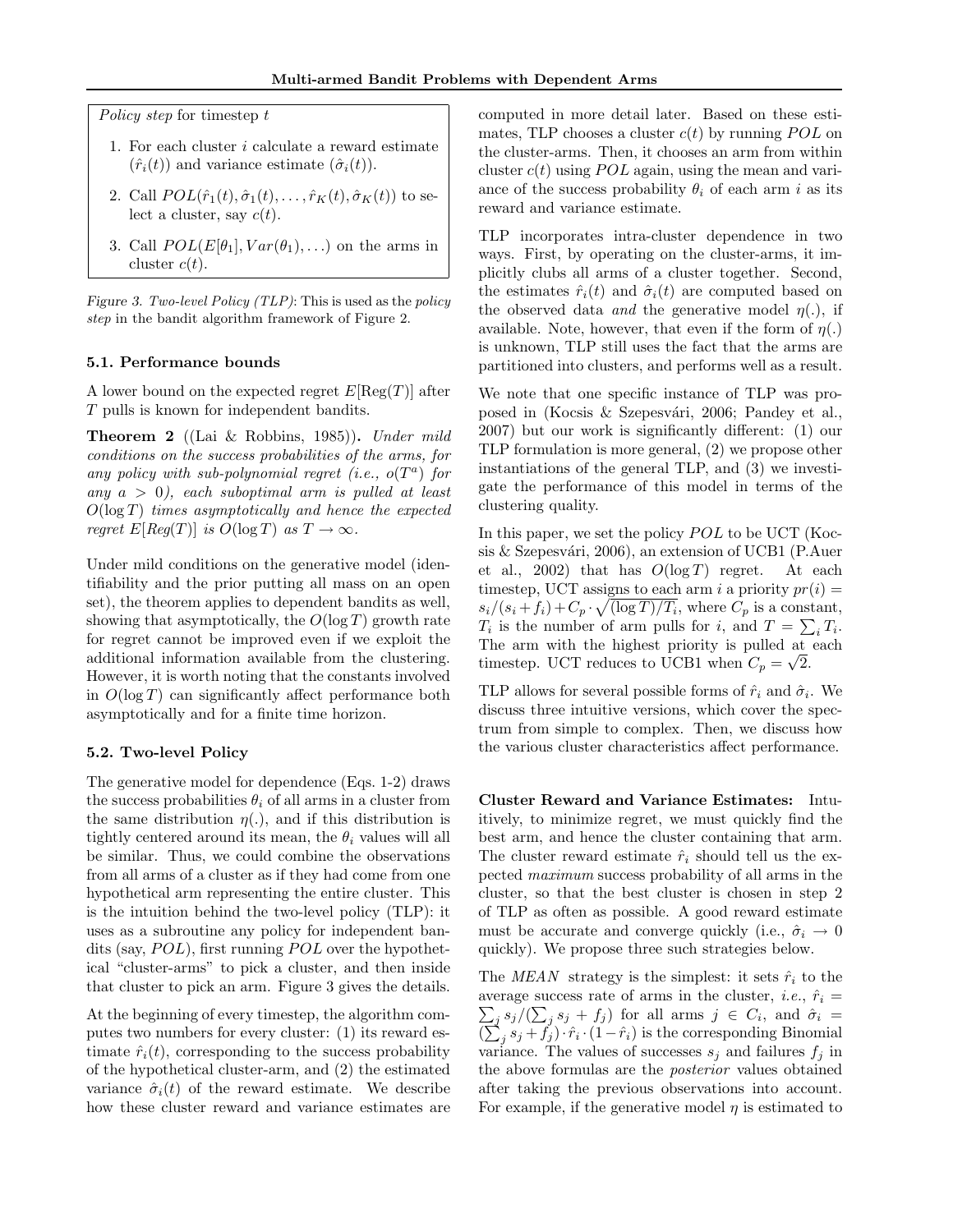be  $Beta(a, b)$ , then the above formulas use  $s'_j = s_j + a$ and  $f'_j = f_j + b$ . Note that in the *MEAN* strategy, the  $\hat{r}_i$  of the cluster with the best arm is dragged down by its suboptimal siblings; the more arms in the cluster, the slower the convergence.

The MAX strategy picks from cluster i the arm  $i \in C_i$ with the highest expected success probability  $E[\theta_i]$ , and sets  $\hat{r}_i$  and  $\hat{\sigma}_i$  to  $E[\theta_j]$  and  $Var(\theta_j)$  respectively. Thus, each cluster is represented by the arm that is currently the best in it. Intuitively, this value should be closer, as compared to MEAN, to the maximum success probability of cluster *i*. Also,  $\hat{r}_i$  is not dragged down by the suboptimal arms of cluster  $i$ , reducing the adverse effects of large cluster sizes. However, it neglects all observations from the other arms in the cluster.

Our final strategy, called PMAX, achieves this by computing the posterior distribution of the maximum success probability among all the arms in  $C_i$ , given all observations from the cluster. Where analytic formulas for the posterior are not available, Monte Carlo sampling is used. These three strategies cover the spectrum of possibilities, from a simple but biased MEAN, to the computationally slow PMAX that gives the most unbiased estimate of the maximum success probability in the cluster.

Next we discuss how does the performance depend on the quality of the clustering, such as the "cohesiveness" of the clusters, the separation between clusters, and the sizes of the clusters.

#### 5.3. Effects of cluster characteristics

Let the best arm be  $i^*$  from cluster *opt*. Intuitively, for TLP to find the best arm, two things must happen: cluster opt must become the top ranked cluster among all clusters, and arm  $i^*$  must be differentiated from its siblings in opt. Until the first is accomplished, cluster *opt* will receive only  $O(\log T)$  pulls in step 2 of TLP and little progress can be made on the second. Thus, the effectiveness of TLP depends critically on the "crossover time"  $T_c$  for *opt* to finally achieve the highest reward estimate  $\hat{r}_{opt}(T_c)$  among all clusters, and become the top ranked cluster. Below, we analyze  $T_c$  for *MEAN*. Doing this analysis for *MAX* and PMAX is more difficult and we leave it as future work.

Under the MEAN strategy, the expected reward estimate for each cluster i is given by  $E[\hat{r}_i(T_i)] = \mu_i$  –  $\text{Reg}(T_i)/T_i$ , where  $\mu_i$  is the success probability of the best arm in cluster i, and  $\text{Reg}(T_i)$  is the expected regret of POL in  $T_i$  pulls. For  $POL = UCT$ ,  $Reg(T_i)$ is  $O(\log T_i)$ . Thus,  $E[\hat{r}_i(T_i)]$  grows monotonically to-

wards  $\mu_i$  for increasing  $T_i$ . Let the best arm  $i^*$  have success probability  $\mu_{opt}$ . Among all arms not in opt cluster, let the best arm be in cluster s, with success probability  $\mu_s$ . Define  $\Delta = \mu_{opt} - \mu_s$  to be the separation between these top two clusters. Now,  $T_c$  is no more than the total pulls it takes to ensure that  $\hat{r}_{opt}(T_{opt}) \geq \mu_s$ , since that is the highest possible expected reward estimate for any other cluster.

$$
T_c \leq \min_T \{\hat{r}_{opt}(T_{opt}(T)) \geq \mu_s\}
$$
  
\n
$$
\leq \min_T \left\{ \left(\mu_{opt} - \frac{\text{Reg}(T_{opt}(T))}{T_{opt}(T)}\right) \geq \mu_s \right\}
$$
  
\n
$$
\leq \min_T \left\{ \Delta \geq \frac{\text{Reg}(T_{opt}(T))}{T_{opt}(T)} \right\} \tag{7}
$$

where  $T_{opt}(T)$  is used to remind the reader that  $T_{opt}$ is a function of the total number of pulls T.

For  $POL = UCT$ , assuming that the known lower bounds on its regret (Kocsis & Szepesvári, 2006; P.Auer et al., 2002) are relatively tight,

$$
\operatorname{Reg}(T_i) \sim \min\{T_i \cdot \delta_i^{avg}, c \cdot A_i \cdot (\log T_i) / \delta_i^{min}\} \quad (8)
$$

where  $\delta_i^{avg}$  and  $\delta_i^{min}$  are the average and minimum differences in success probability between the best arm in cluster i and its sibling arms,  $A_i$  the number of arms in cluster  $i$  (its size), and  $c$  is a constant. Thus,  $\text{Reg}(T_i)/T_i \sim \delta_i^{avg}$  for small  $T_i$  and then it decays slowly until the functional form becomes  $\text{Reg}(T_i)/T_i \sim c A_i/\delta_i^{min} \cdot (\log T_i)/T_i$  for large  $T_i$ . Using this in Equation (7), we can see the effect of the cluster properties on  $T_c$ .

(a) Cluster separation  $(\Delta)$ : As the best cluster becomes more separated from the rest,  $\Delta$  increases and hence  $T_c$  decreases.

(b) Cluster size  $(A_{opt})$ : As the cluster size  $A_{opt}$  increases,  $T_c$  increases.

(c) Cohesiveness  $(1 - \delta_{opt}^{avg})$ : Equation 8 shows that high cohesiveness (i.e., small  $\delta_{opt}^{avg}$ ) leads to smaller  $T_c$ . In fact, when  $(1 - 1/A_{opt}) \cdot \delta_{opt}^{avg} < \Delta$ , cluster opt has the highest reward estimate from the start and  $T_c = 0$ , which is the best case for MEAN.

The worst case occurs when the clustering is not good:  $\Delta$  is very small and  $\delta_{opt}^{avg}$  is large, implying a large  $T_c$ . Since  $\text{Reg}(T_{opt})/T_{opt}$  decays as  $(\log T_{opt})/(T_{opt} \delta_{opt}^{min})$ for large  $T_c$ , having a larger  $\delta_{opt}^{min}$  could reduce  $T_c$  marginally in this setting.

#### 6. Experiments

We first report performance results on a large realworld dataset, showing more than threefold improve-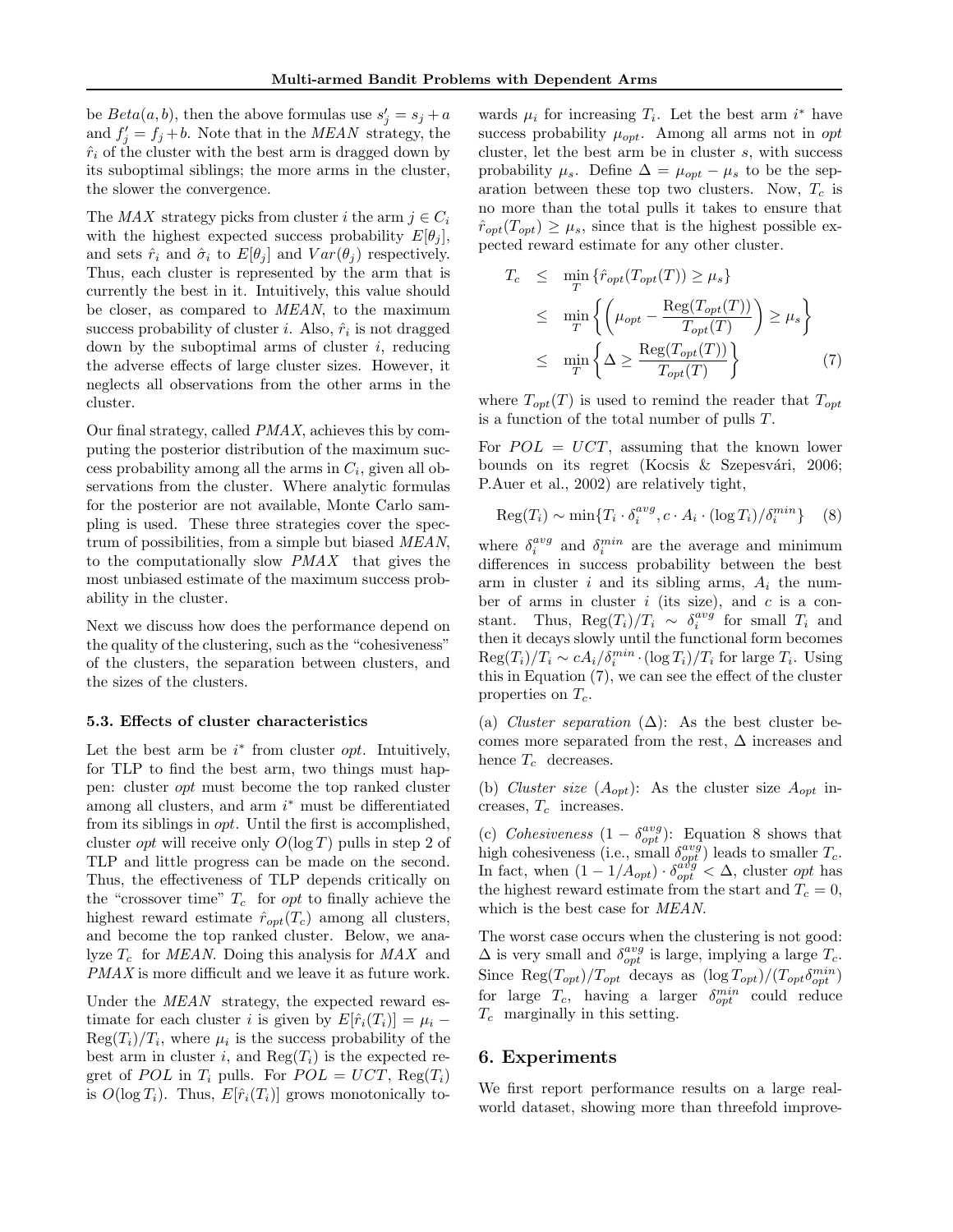

Figure 4. Performance over real-world data

ment in revenue over an independent bandit policy for the same number of arm pulls. Then, we empirically confirm our theoretical analysis of TLP and its versions, including its dependence on cluster characteristics; these are performed on synthetic datasets designed to demonstrate the desired effects. The time horizon ( $\sim 10^4$ ) is too large for the discounted reward scenario to be applicable, as described in Section 4. All experiments were repeated 200 times, and the average performance is reported in all the results.

#### 6.1. Performance improvement using TLP

The real-world dataset was collected from a week's worth of data in a large-scale ad-matching application. It has 10 clusters with 11.3 arms/cluster on average. The optimal cluster (i.e., cluster with the optimal arm) has 31 arms, a cohesiveness of  $1 - \delta_{opt}^{avg} = 0.75$ , and is separated from the next best cluster by  $\Delta = 0.08$ .

Figure 4 compares the reward of the MEAN and MAX versions of TLP against the UCB1 policy for independent bandits (P.Auer et al., 2002). The rewards are scaled from 0 to 1 for reasons of confidentiality.

We observe that both the MEAN and MAX versions of TLP perform much better than UCB1. This shows the importance of taking dependencies into account in the bandit policy. Also, MAX is better than MEAN; as shown in the following section, this effect is because the relatively large size of the optimal cluster compared to the others.

#### 6.2. Empirical analysis of TLP

We start with a base dataset that has 10 clusters of 10 arms each, with a Beta distribution modeling the intra-cluster dependence. The optimal cluster has a cohesiveness of  $\delta_{opt}^{avg} = 0.30$  and with a maximum success probability of  $\mu_{opt} = 0.63$ . All suboptimal clusters are identical, with a cohesiveness of  $\delta_i^{avg} = 0.10$  and maximum success probability of  $\mu_s = 0.50$ . Hence,  $\Delta = \mu_{opt} - \mu_s = 0.13$ . Next, we study the effects of

cluster characteristics by varying each parameter (i.e.,  $\Delta$ ,  $\delta_{opt}^{avg}$ , and number of arms) one at a time. While performance depends on the cluster characteristics of all clusters, we vary only the optimal cluster for simplicity. This is enough to show all the desired effects.

Figure 5(a) shows the effect of the cluster separation  $\Delta$  on the total reward after 12,000 pulls. All arms of the optimal cluster are translated by the same value to vary  $\Delta$ . Both  $MAX$  and  $MEAN$  benefit with increasing  $\Delta$ , as expected.

Figure 5(b) shows the effect of the number of arms  $A_{opt}$ in the optimal cluster. The performance of MEAN decreases significantly with increasing  $A_{opt}$ , since  $T_c$  increases linearly with increasing regret (Equation (7)), and the regret itself grows linearly with  $A_{opt}$  (Equations (8)). MAX is more robust to changes in  $A_{opt}$ since its reward estimate (and hence its  $T_c$ ) depends only on the estimated success probability of one arm, unlike *MEAN* which depends on all.

Figure 5(c) shows the effect of cohesiveness of the optimal cluster. As expected, higher cohesiveness (i.e., smaller  $\delta_{opt}^{avg}$  leads to better performance for MEAN, while  $MAX$  is not significantly affected.

UCB1 is mostly unaffected by all these variations since the changes occur only for the 10 arms of the optimal cluster, and these changes are diluted when all 100 arms are considered together, as UCB1 does.

All of these results can be understood in terms of the bias-variance tradeoff. MEAN has low variance, since all observations  $T_i$  from a cluster i count towards the mean, but has high bias from the maximum success probability in the cluster. MAX has slightly higher variance, since only  $T_i - O(\log T_i)$  observations count, but the bias is much lower than MEAN. In particular, the reward estimate under MEAN for the opt cluster is dragged down by all the suboptimal arms in opt, and as the number of arms increases, the bias of MEAN decreases more slowly and it performs worse. The PMAX version has the least bias, but its variance is too large for it to be effective; its performance was always dominated by MEAN or MAX, so we do not report it here.

## 7. Conclusions

We provide a framework to exploit dependencies among arms in high dimensional multi-armed bandit problems, when the dependencies are modeled using a generative model on the success probabilities.

We propose allocation rules that are both theoretically sound and computationally feasible for the discounted